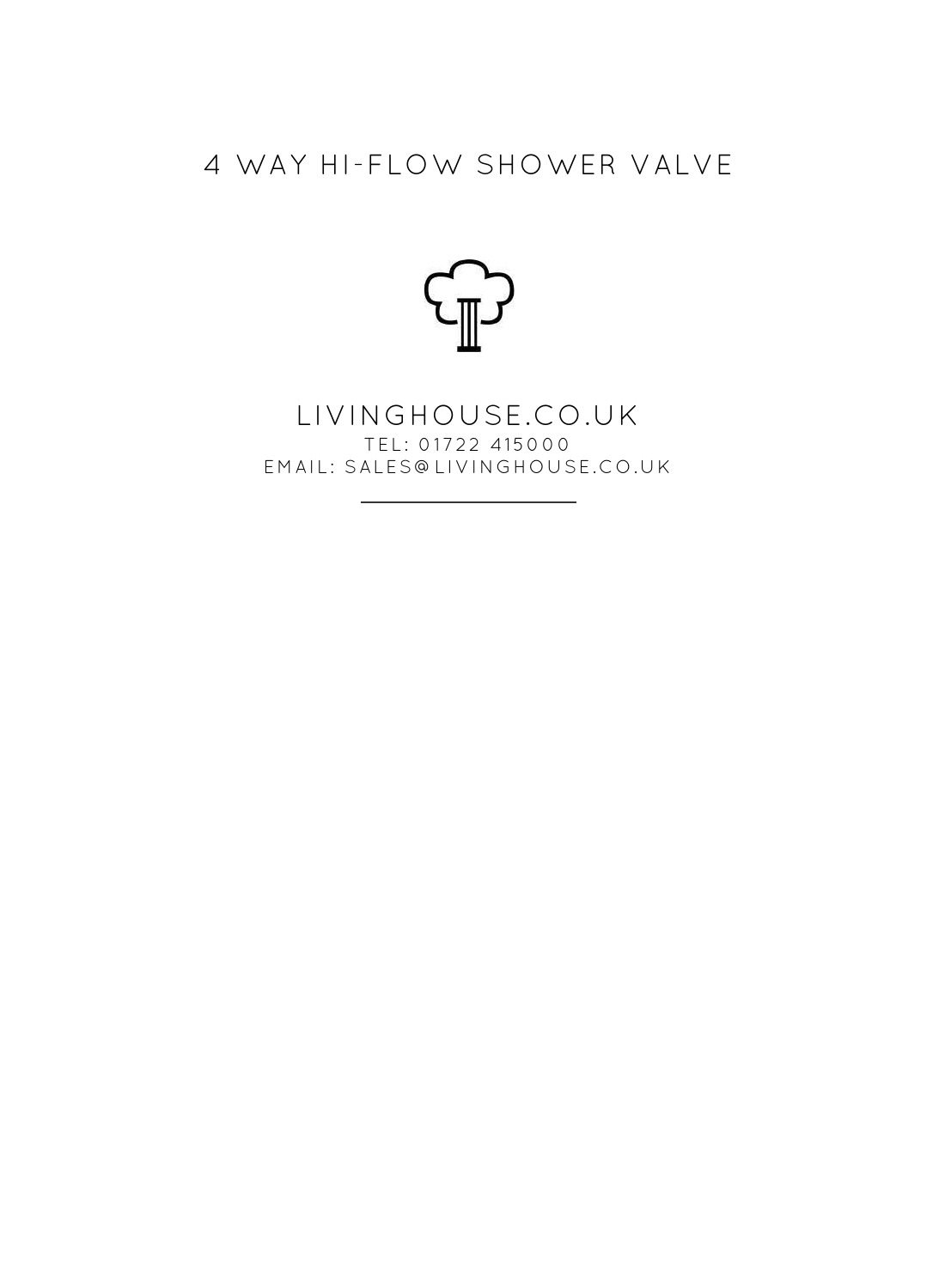## INSTRUCTIONS

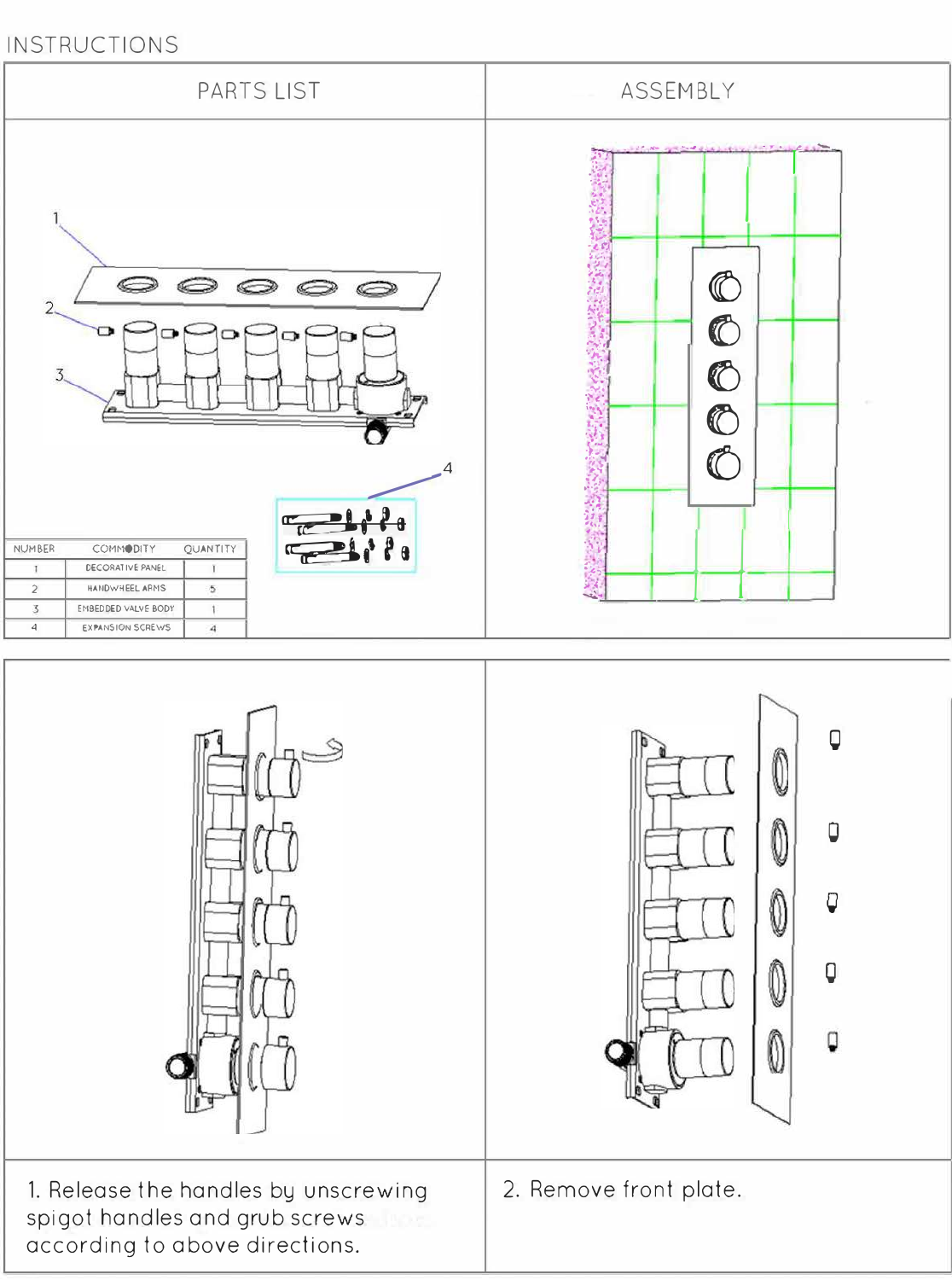